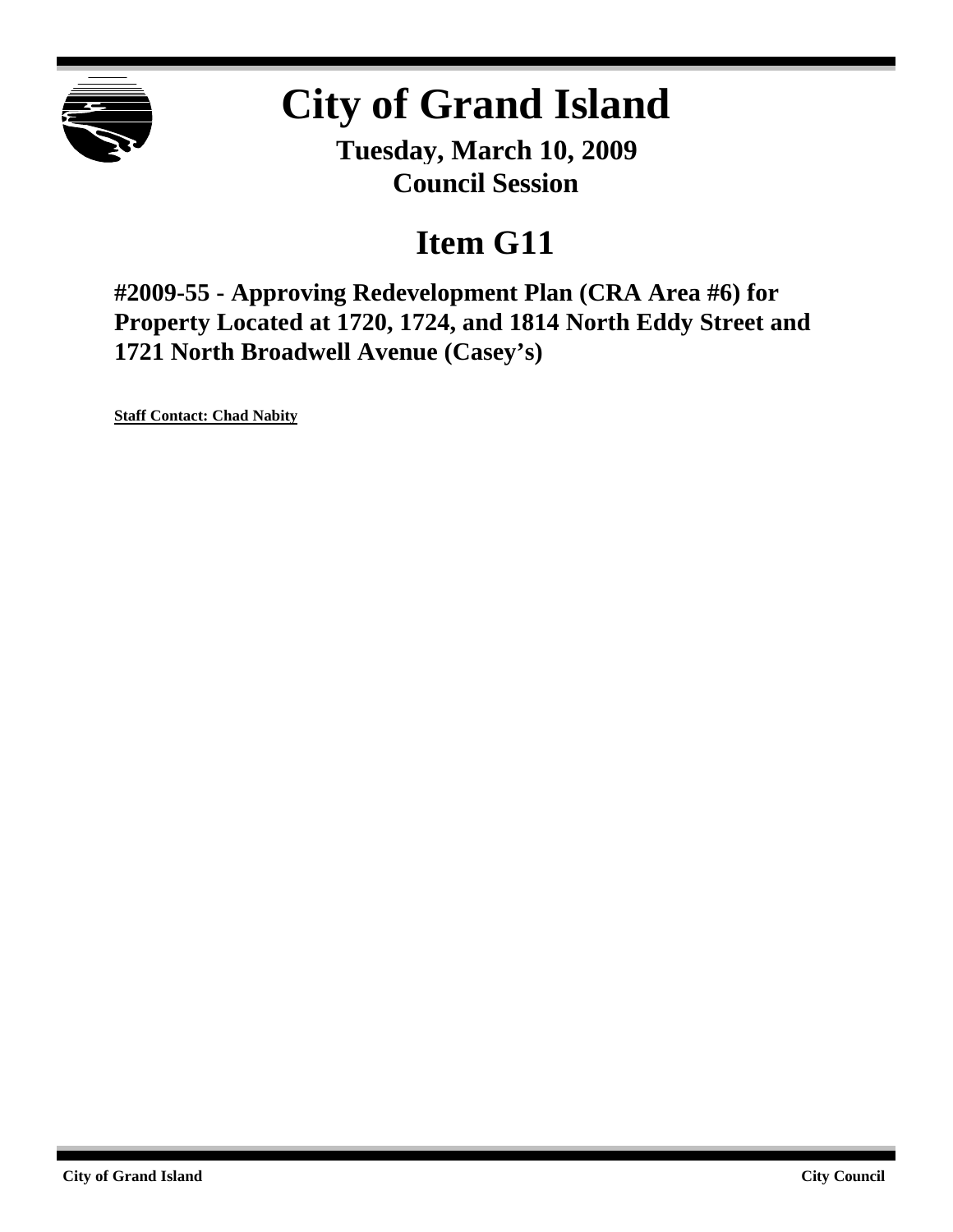### R E S O L U T I O N 2009-55

WHEREAS, the City of Grand Island, Nebraska, a municipal corporation and city of the first class, has determined it be desirable to undertake and carry out urban redevelopment projects in areas of the City which are determined to be substandard and blighted and in need of redevelopment; and

WHEREAS, the Nebraska Community Development Law, Chapter 18, Article 21, Nebraska Reissue Revised Statutes of 1997, as amended (the "Act"), prescribes the requirements and procedures for the planning and implementation of redevelopment projects; and

WHEREAS, the City has previously declared Redevelopment Area No. 6 of the City to be substandard and blighted and in need of redevelopment pursuant to the Act; and

WHEREAS, the Community Redevelopment Authority of the City of Grand Island, Nebraska (the "Authority"), has prepared a Redevelopment Plan pursuant to Section 18-2111 of the Act, and recommended the Redevelopment Plan to the Planning Commission of the City; and

WHEREAS, the Planning Commission of the City reviewed the Redevelopment Plan pursuant to the Act and submitted its recommendations, to the City, pursuant to Section 18-2114 of the Act; and

WHEREAS, following consideration of the recommendations of the Authority to the Planning Commission, the recommendations of the Planning Commission to the City, and following the public hearing with respect to the Redevelopment Plan, the City approved the Plan; and

WHEREAS, there has been presented to the City by the Authority for approval a specific Redevelopment Project within the Redevelopment Plan and as authorized in the Redevelopment Plan, such project to be as follows: Acquire real estate in the 1700 block North Eddy and North Broadwell (Five Points area); demolish the existing Casey's General Store at 1814 N. Eddy and construct a new 3950 sq. ft. one story building and related structures and site improvements for a Casey's Convenience Store with the sale of gasoline and other petroleum products. (see legal description as show on Exhibit A) All redevelopment activities will occur in Grand Island, Hall County, Nebraska; and

WHEREAS, the City published notices of a public hearing and mailed notices as required pursuant to Section 18-2115 of the Act and has, on the date of the Resolution held a public hearing on the proposal to amend the Redevelopment Plan to include the Redevelopment Project described above.

NOW, THEREFORE, be it resolved by the City Council of the City of Grand Island, Nebraska: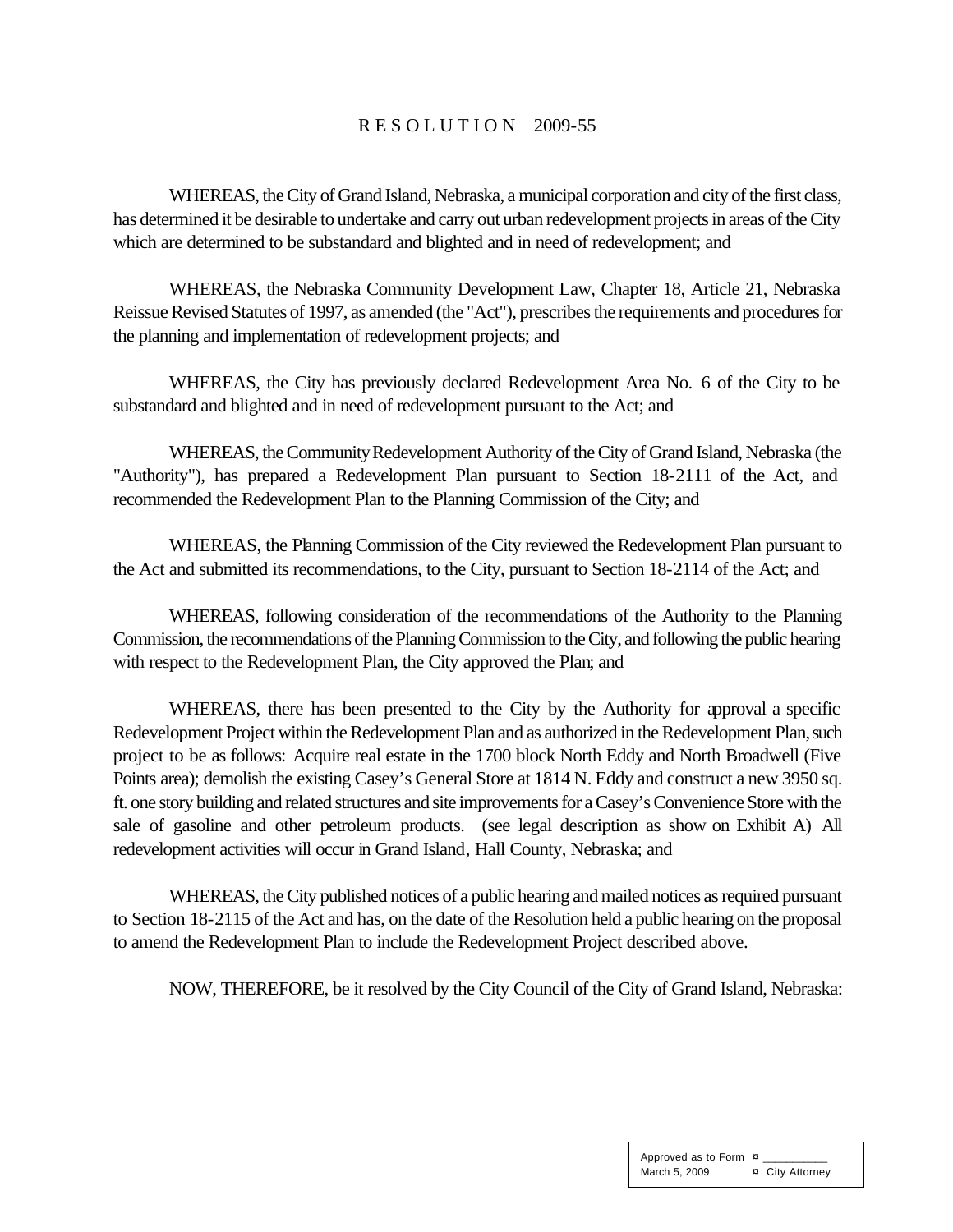- 1. The Redevelopment Plan of the City approved for Redevelopment Area No.6 in the city of Grand Island, Hall County, Nebraska, including the Redevelopment Project described above, is hereby determined to be feasible and in conformity with the general plan for the development of the City of Grand Island as a whole and the Redevelopment Plan, including the Redevelopment Project identified above, is in conformity with the legislative declarations and determinations set forth in the Act; and it is hereby found and determined, based on the analysis conducted by the Authority, that (a) the redevelopment project in the plan would not be economically feasible without the use of taxincrement financing, (b) the redevelopment project would not occur in the community redevelopment area without the use of tax-increment financing, and (c) the costs and benefits of the redevelopment project, including costs and benefits to other affected political subdivisions, the economy of the community, and the demand for public and private services have been analyzed by the City and have been found to be in the long-term best interest of the community impacted by the redevelopment project. The City acknowledges receipt of notice of intent to enter into the Redevelopment Contract in accordance with Section 18-2119 of the Act and of the recommendations of the Authority and the Planning Commission with respect to the Redevelopment Contract.
- 2. Approval of the Redevelopment Plan is hereby ratified and reaffirmed, as amended by this Resolution, and the Authority is hereby directed to implement the Redevelopment Plan in accordance with the Act.
- 3. Pursuant to Section 18-2147 of the Act, ad valorem taxes levied upon real property in the Redevelopment Project included or authorized in the Plan which is described above shall be divided, for a period not to exceed 15 years after the effective date of this provision, which effective date shall be January 1, 2010 as follows:
	- a. That proportion of the ad valorem tax which is produced by levy at the rate fixed each year by or for each public body upon the Redevelopment Project Valuation (as defined in the Act) shall be paid into the funds of each such public body in the same proportion as all other taxes collected by or for the bodies; and
	- b. That proportion of the ad valorem tax on real property in the Redevelopment Project in excess of such amount, if any, shall be allocated to, is pledged to, and, when collected, paid into a special fund of the Authority to pay the principal of, the interest on, and any premiums due in connection with the bonds, loans, notes or advances of money to, or indebtedness incurred by, whether funded, refunded, assumed, or otherwise, such Authority for financing or refinancing, in whole or in part, such Redevelopment Project. When such bonds, loans, notes, advances of money, or indebtedness, including interest and premium due have been paid, the Authority shall so notify the County Assessor and County Treasurer and all ad valorem taxes upon real property in such Redevelopment Project shall be paid into the funds of the respective public bodies.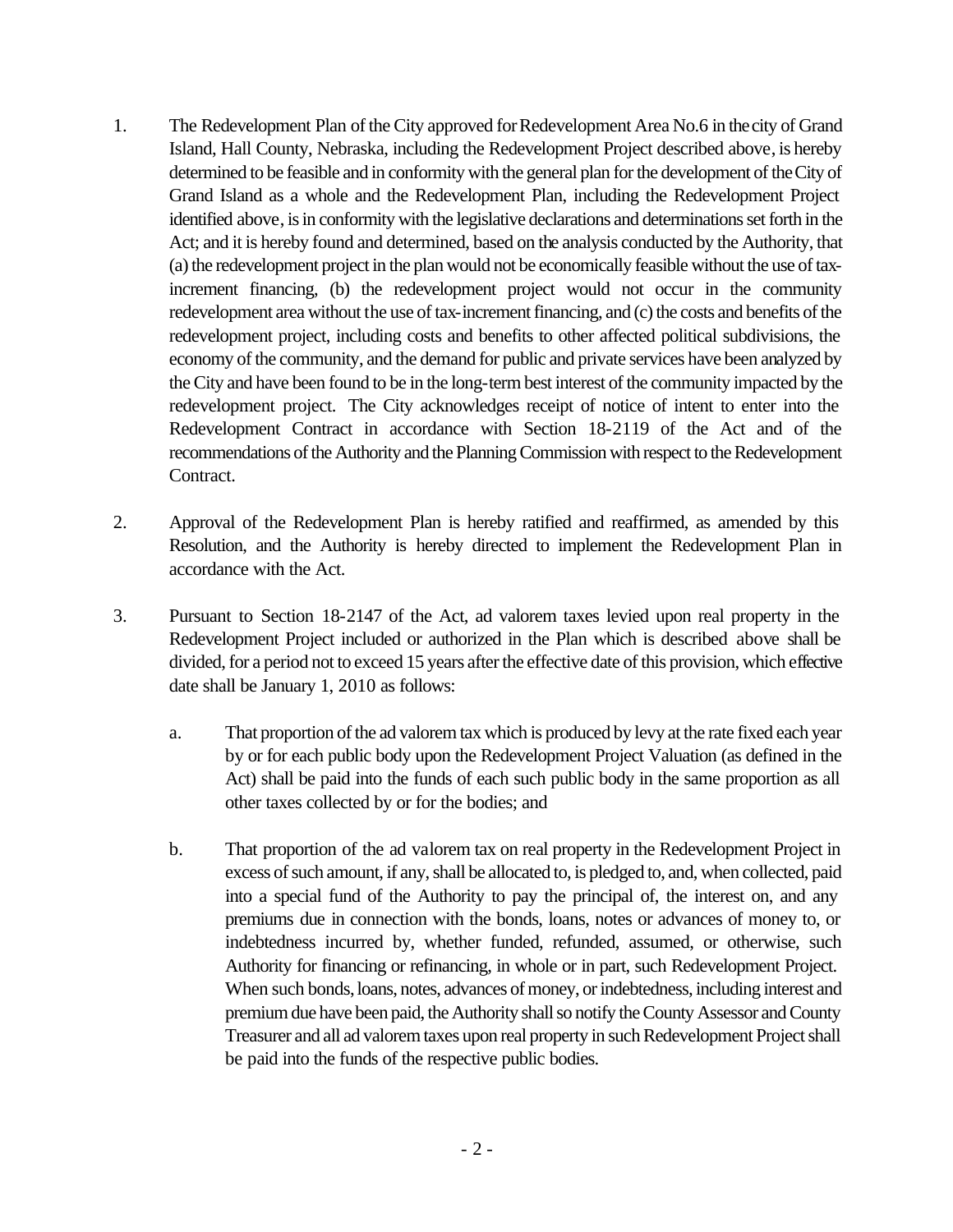- c. The Mayor and City Clerk are authorized and directed to execute and file with the Treasurer and Assessor of Hall County, Nebraska, an Allocation Agreement and Notice of Pledge of Taxes with respect to each Redevelopment Project.
- 4. The City hereby finds and determines that the proposed land uses and building requirements in the Redevelopment Area are designed with the general purposes of accomplishing, in accordance with the general plan for development of the City, a coordinated, adjusted and harmonious development of the City and its environs which will, in accordance with present and future needs, promote health, safety, morals, order, convenience, prosperity; and the general welfare, as well as efficiency and economy in the process of development; including, among other things, adequate provision for traffic, vehicular parking, the promotion of safety from fire, panic, and other dangers, adequate provision for light and air, the promotion of a healthful and convenient distribution of population, the provision of adequate transportation, water, sewerage, and other public utilities, schools, parks, recreation and community facilities, and other public requirements, the promotion of sound design and arrangement, the wise and efficient expenditure of public funds, and the prevention of the recurrence of unsanitary or unsafe dwelling accommodations, or conditions of blight.

- - -

Adopted by the City Council of the City of Grand Island, Nebraska, March 10, 2009.

Margaret Hornady, Mayor

\_\_\_\_\_\_\_\_\_\_\_\_\_\_\_\_\_\_\_\_\_\_\_\_\_\_\_\_\_\_\_\_\_\_\_\_\_\_\_

Attest:

RaNae Edwards, City Clerk

\_\_\_\_\_\_\_\_\_\_\_\_\_\_\_\_\_\_\_\_\_\_\_\_\_\_\_\_\_\_\_\_\_\_\_\_\_\_\_